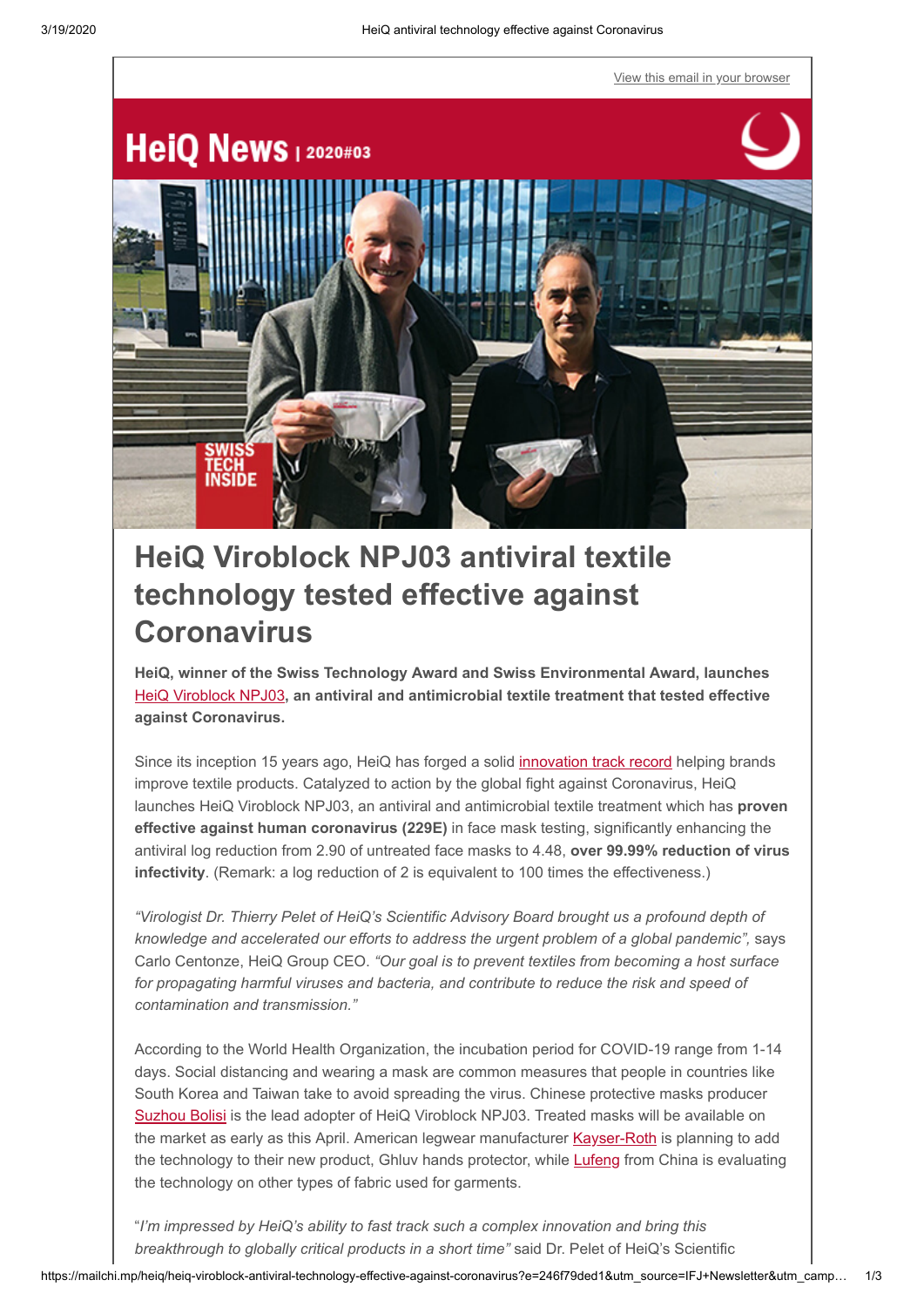Advisory Board.

*"HeiQ strives to help improve the lives of people through bringing breakthrough innovations to textiles. We have pushed hard to bring the HeiQ Viroblock technology to reality to assist at this time of urgent need for society around the world"* adds Centonze.

HeiQ Viroblock NPJ03 is a unique combination of vesicle and silver technologies designed to inhibit the growth and persistence of bacteria and viruses. The HeiQ vesicle technology targets lipid-enveloped viruses, such as coronavirus, providing rapid virus deactivation, while the HeiQ silver technology inhibits the replication of both bacteria and viruses. HeiQ Viroblock NPJ03 can be applied to a wide spectrum of textile surfaces including face masks, air filters, medical gowns, curtains, drapes and more. HeiQ also has a range of highly wash-durable antimicrobial and odor control textile technologies, called HeiQ Pure, combining silver-based and bio-based materials for all fabric types.

Both 229E and Covid-19 are two of seven types of human coronaviruses. Besides testing on human coronavirus (229E), HeiQ Viroblock NPJ03 also demonstrates dramatically improved reduction of virus infectivity against Influenza types H1N1, H5N1, H7N9, and Respiratory Syncytial Virus (RSV).

For more information about Coronavirus, visit the [CDC website.](https://www.cdc.gov/coronavirus/types.html) To learn more about Viroblock, have a look at the [product information sheet](https://heiq.com/heiq-viroblock-npj03/) or email us at [info@heiq.com.](mailto:info@heiq.com)

## **News from our HeiQ laboratories:**

Switzerland has been hard hit by the Coronavirus (Covid-19). To ensure the safety of our employees, our laboratory in Switzerland will not be operating at its normal capacity. Please [expect at least two weeks of delay compared to normal fabric testing lead times \(see information](https://heiq.com/20200316_heiq-customer-letter_coronavirus-impact-on-swiss-testing-lab/) letter to our customers).

HeiQ has opened a **new testing laboratory in Shanghai, China**, that is able to test at normal capacity. Our laboratory team in China conducts the following tests:

### **HeiQ Smart Temp (Adaptive)**

- Dynamic evaporation 20/35°C; 65/30%RH-
- RH AATCC TM 79 Absorbency, water drop test
- AATCC TM 197 Vertical Wicking

### **Barrier/HeiQ Eco Dry**

- AATCC TM 22 Spray
- AATCC TM 118 Oil repellency
- AATCC TM 193 Water / Alcohol repellence

### **Others**

- AATCC TM 130 Soil Release test

If you need to test these effects, please send your fabrics to:

 **HeiQ Materials Ms Cathy Wang 5F, No.7 Building, No. 618 Dingyuan Road Songjiang District, Shanghai, China Mobile: +86 13311772061**

Your team at HeiQ [www.heiq.com](https://heiq.com/)